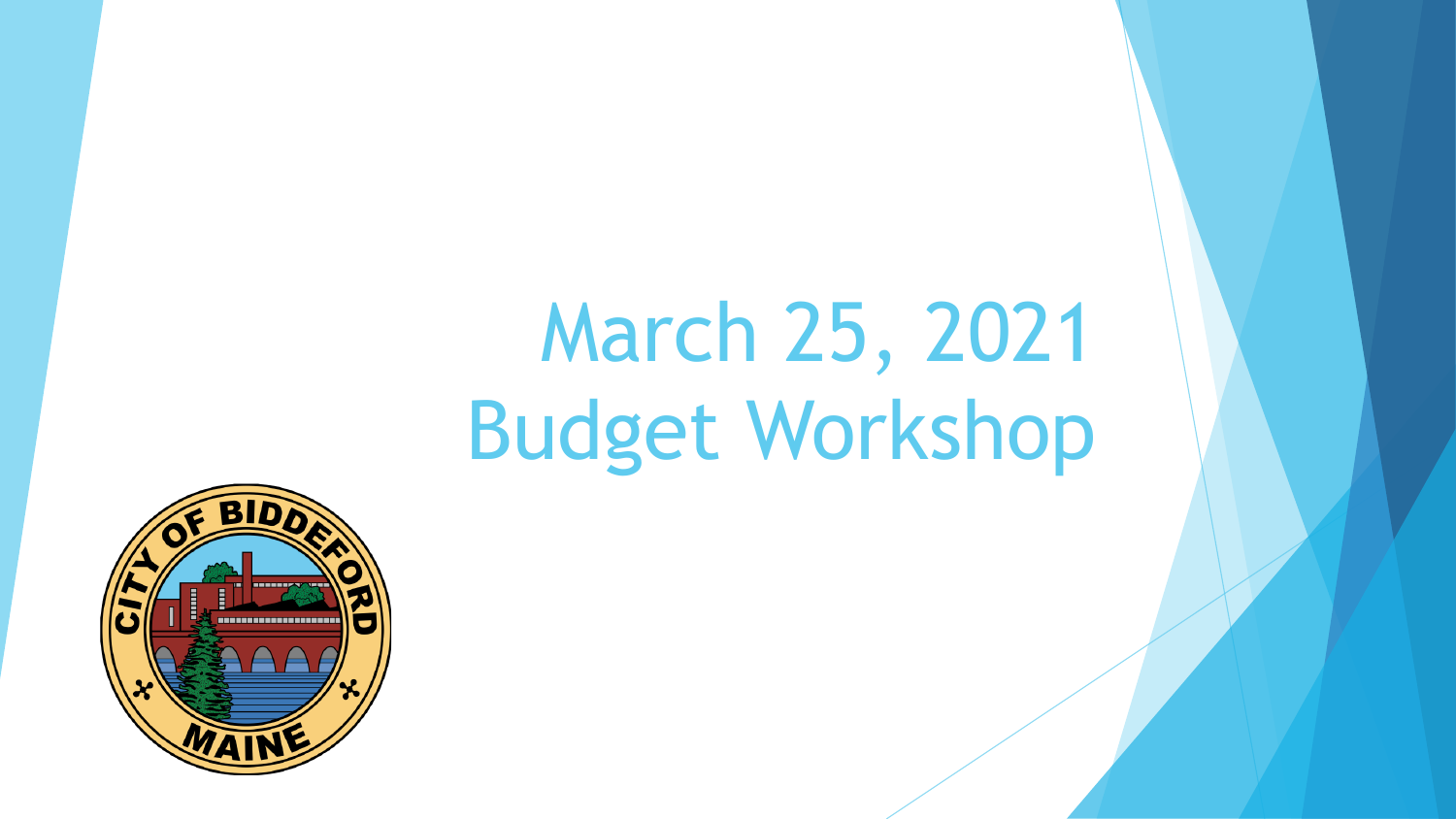# Topics for Tonight

- WWTP Billing Issues
- American Rescue Plan
	- $\blacktriangleright$  What do we know?
	- What do we think we know?
	- What do we not know?
- **IMPACT OF COVID on WWTP Revenues**
- Other Special Revenue Accounts
	- $\blacktriangleright$  Long term viability issues (two accounts)
	- Balance is business as usual
- **Parking** 
	- ▶ Out of the parking lot business 7.1.21
- What is Next?
	- March 29: Work session
	- $\blacktriangleright$  April 1: 1<sup>st</sup> Public Hearing
- Reconvene Budget Committee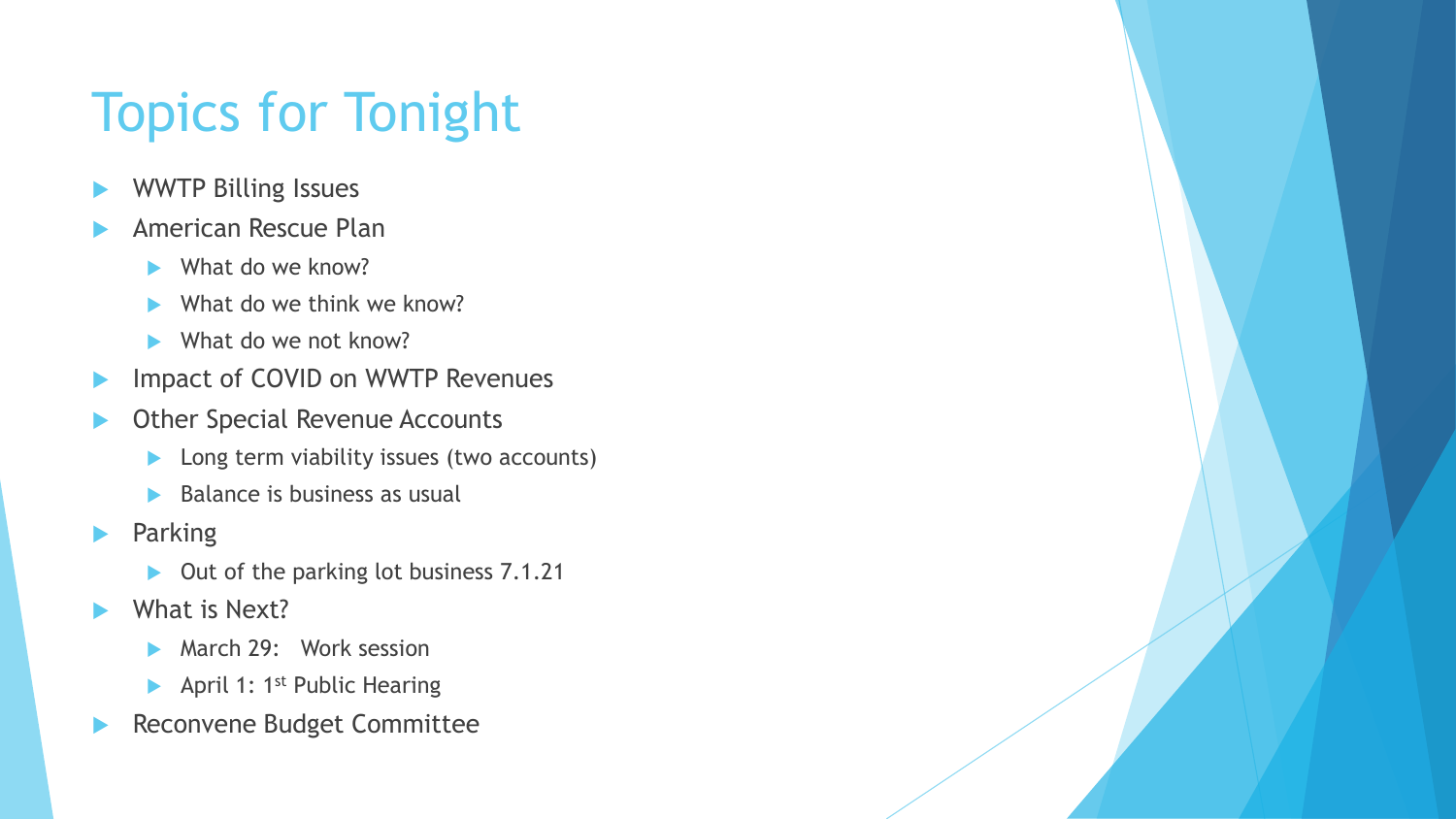#### American Rescue Plan Act (H.R. 1319) signed into law March 11, 2021

\$1.9 trillion aid package that provides financial aid to families, governments, businesses, schools, non-profits & others impacted by the COVID-19 public health crisis, including:

- \$1,400 direct payments to eligible taxpayers making \$75,000 or less annually
- Expanded and extended unemployment insurance through September 6, 2021
- **\$350 billion for state and local governments**
- \$102 billion for community & economic development, transportation & infrastructure
- \$47 billion for housing, food security, public health & social services
- \$165.4 billion to aid our education system
- \$40 billion for childcare
- \$52.1 billion in new loans and grants for small businesses
- \$65.85 billion for coronavirus vaccine and testing activities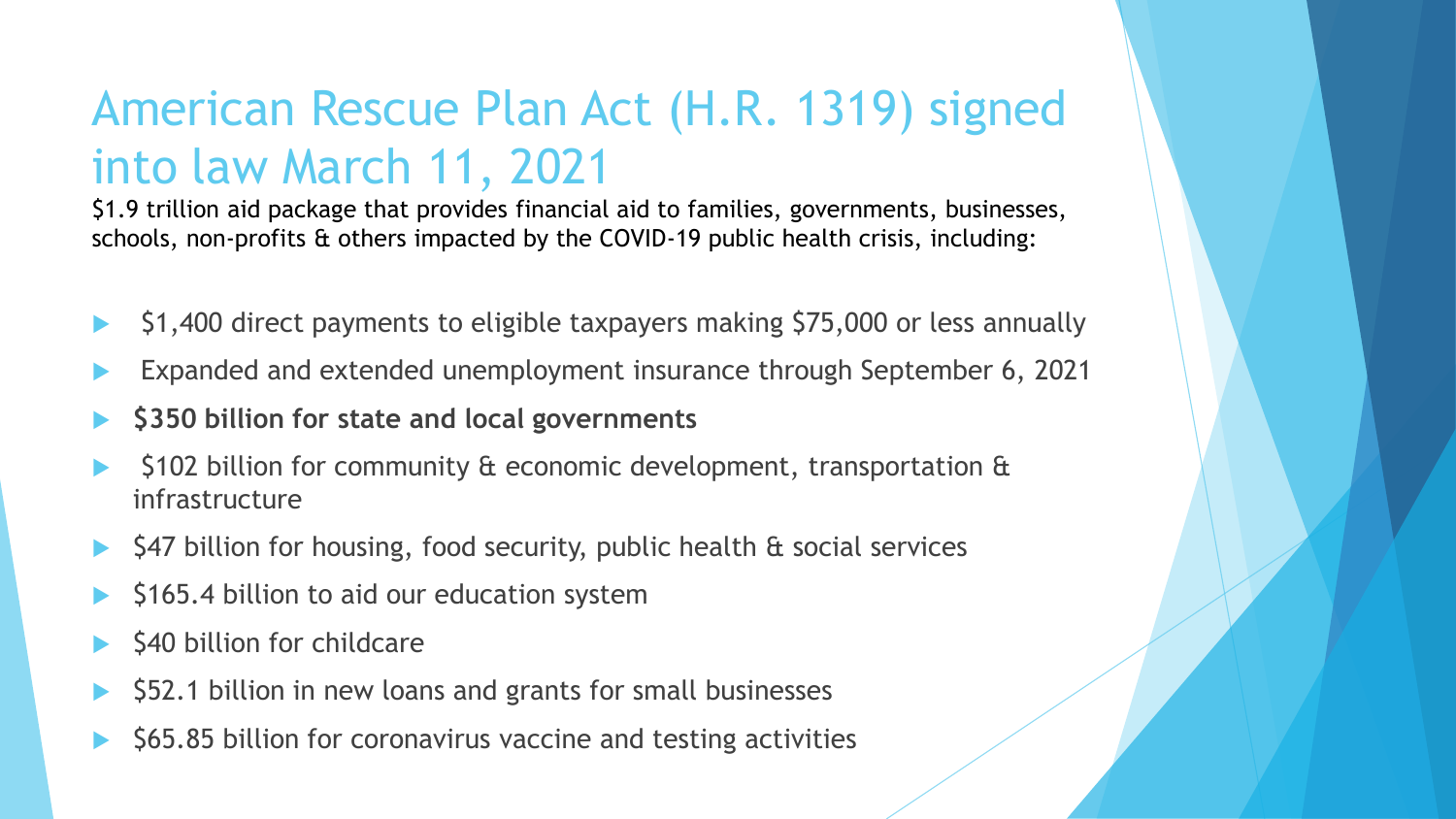# American Rescue Plan (ARP) *What do we know?*

- Biddeford as one of the five Community Development Block Grant (CDBG) Entitlement Communities is getting direct funds
	- ▶ Portland, Lewiston, Bangor, Auburn and Biddeford (\$118 million)
- Reported estimates are \$11.7 million
- No later than May 11 will receive 50% of the funds (\$5.85 million)
- Second payment no earlier than 1 year after the first payment (\$5.85 million)
- All funds remain available until December 31, 2024
- Department of Treasury is making the rules now
- Funds will be audited; violations will require repayment
- *Cannot be used to lower tax burden or for pension payments in any year used.*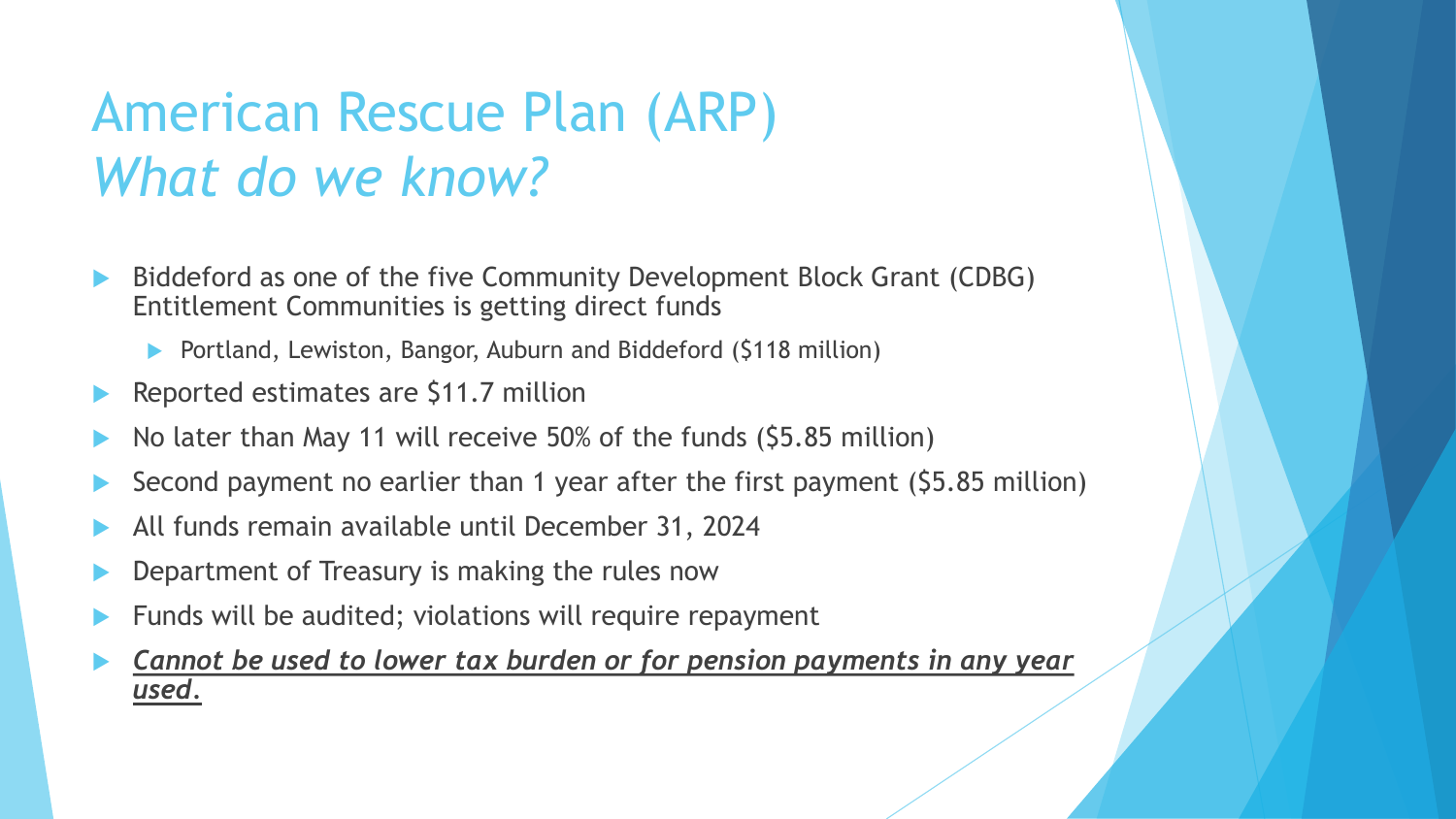#### American Rescue Plan (ARP) *What do we think we know; and don't know?*

*We think we know:*

- Use to replace reductions in revenue(s) caused by COVID-19 in the most recent full fiscal year
- Make necessary investments in water, sewer or broadband infrastructure
- Use funds to respond to the public health emergency or the negative economic impacts, including assistance to households, small businesses and non-profits or to aid impacted industries such as tourism, travel and hospitality
- Provide premium pay for workers performing essential work during COVID
- Start date of emergency is January 31, 2020

*What we don't know:*

- The exact rules that we need to follow
	- Department of Treasury working on rules now
- How will the audit be conducted?
- If violations, all or some funds needed to be repaid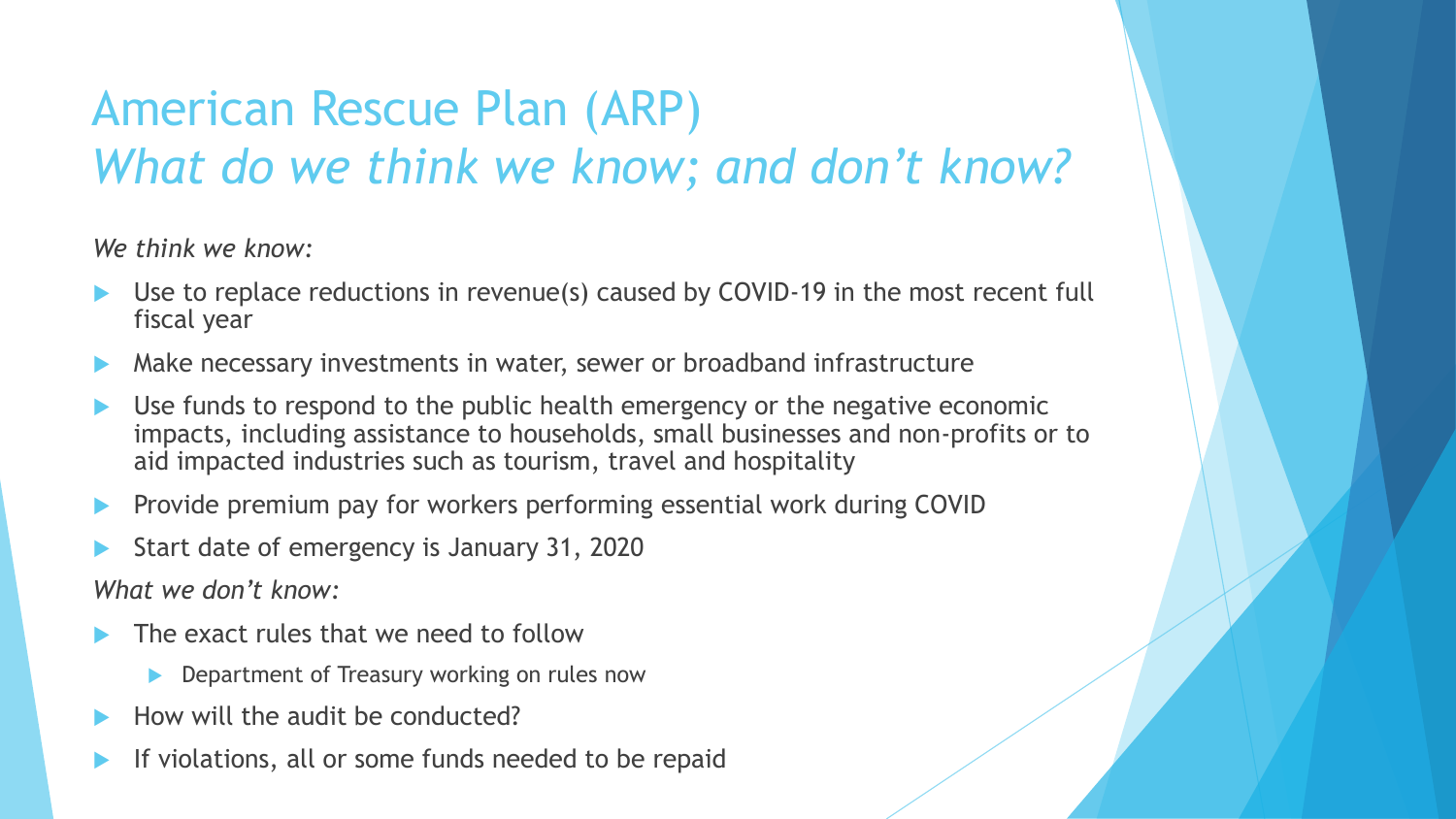# The WWTP Billing Issues

- $\blacktriangleright$  Identify the change in usage because of COVID
- Commercial vs residential
- Discovered bad practices
- lacktriangleright Mobills and catch up bills'
- Deeper dive into the numbers
- $\blacktriangleright$  ARP funds available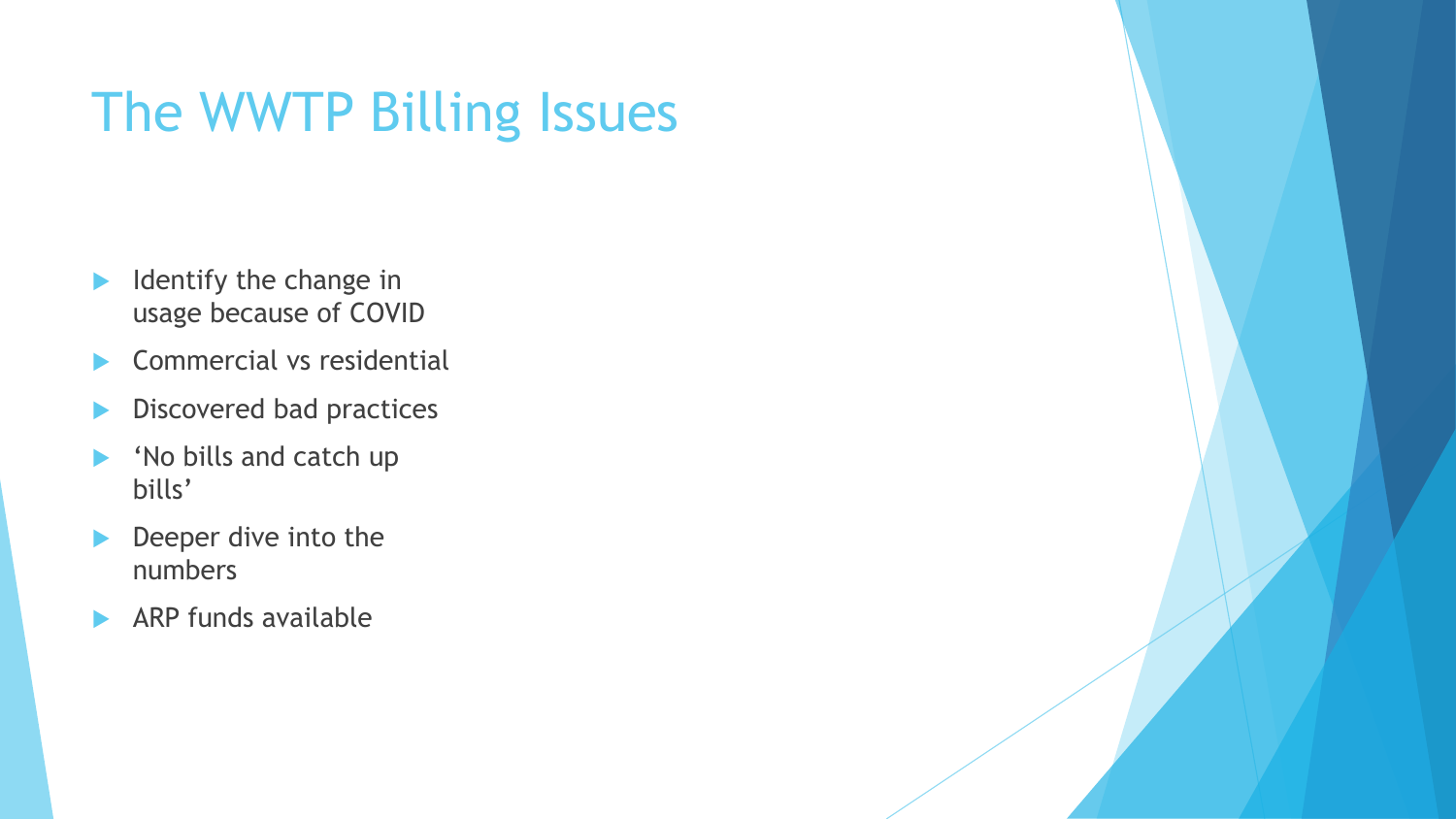# Commercial Monthly

|                    | <b>FY18</b> | <b>FY19</b> | <b>FY20</b> | <b>FY21</b> |
|--------------------|-------------|-------------|-------------|-------------|
| July               | 1,041,643   | 1,124,628   | 1,167,260   | 801,686     |
| Aug                | 1,099,739   | 1,231,606   | 1,156,650   | 884,694     |
| Sept               | 979,513     | 1,169,378   | 1,337,950   | 1,077,586   |
| Oct                | 1,188,783   | 1,292,672   | 1,227,210   | 1,078,986   |
| Nov                | 1,052,544   | 1,088,408   | 1,148,063   |             |
| <b>Dec</b>         | 974,500     | 1,149,720   | 1,118,169   | 1,032,585   |
| Jan                | 935,064     | 1,070,810   | 923,362     | 979,185     |
| Feb                | 869,372     | 1,034,920   | 961,219     | 838,766     |
| Mar                | 1,057,470   | 1,162,120   | 1,002,514   | 898,827     |
| Apr                | 857,544     | 1,048,962   | 865,690     | 396,028     |
| May                | 946,380     | 1,120,840   | 850,790     | 486,335     |
| Jun                | 1,265,242   | 1,083,930   | 676,000     | 605,034     |
| <b>Grand Total</b> | 12,267,794  | 13,577,994  | 12,434,877  | 9,079,712   |

|                | <b>FY21</b> |
|----------------|-------------|
| July           |             |
| Aug            |             |
| Sept           |             |
| <b>Oct</b>     | 5,800       |
| Nov            |             |
| Dec            | 8,400       |
| Jan            | 10,900      |
| Feb            | 8,200       |
| Mar            | 1,100       |
| Apr            |             |
| May            |             |
| Jun            |             |
| Grand<br>Total | 34,400      |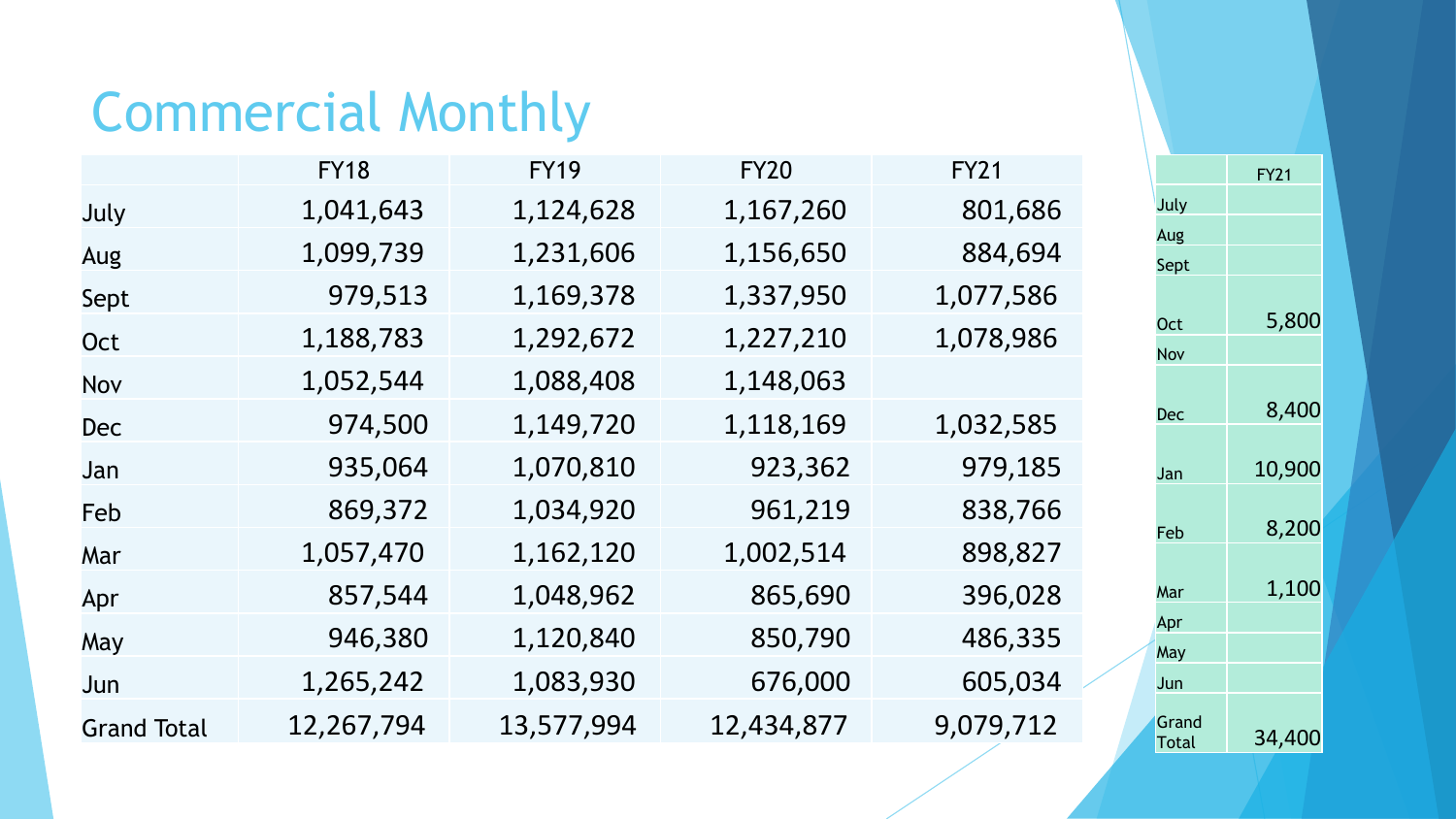# Commercial Quarterly

|                    | <b>FY18</b> | <b>FY19</b> | <b>FY20</b> | <b>FY21</b> |
|--------------------|-------------|-------------|-------------|-------------|
| July               | 618,900     | 223,700     |             | 184,430     |
| Aug                | 398,501     | 321,201     | 403,020     | 294,318     |
| Sept               |             | 2,700       |             |             |
| Oct                | 348,000     | 427,929     | 894,434     | 248,690     |
| <b>Nov</b>         | 484,057     | 439,149     |             | 368,598     |
| <b>Dec</b>         |             |             |             |             |
| Jan                | 304,017     | 284,498     | 310,705     | 266,100     |
| Feb                | 415,164     | 332,100     | 281,985     | 318,734     |
| Mar                | 4,000       | 1,400       |             |             |
| Apr                | 226,500     | 1,205,379   | 238,200     | 334,016     |
| May                | 392,011     | 357,800     | 351,500     | 275,328     |
| Jun                |             | 239,136     |             | 239,136     |
| <b>Grand Total</b> | 3,191,150   | 3,834,992   | 2,479,844   | 2,529,350   |

|                | <b>FY21</b> |
|----------------|-------------|
| July           |             |
| Aug            |             |
| Sept           |             |
| <b>Oct</b>     |             |
| Nov            | 3,700       |
| Dec            |             |
| Jan            | 7,100       |
| Feb            | 1,100       |
| Mar            |             |
| Apr            |             |
| May            |             |
| Jun            |             |
| Grand<br>Total | 11,900      |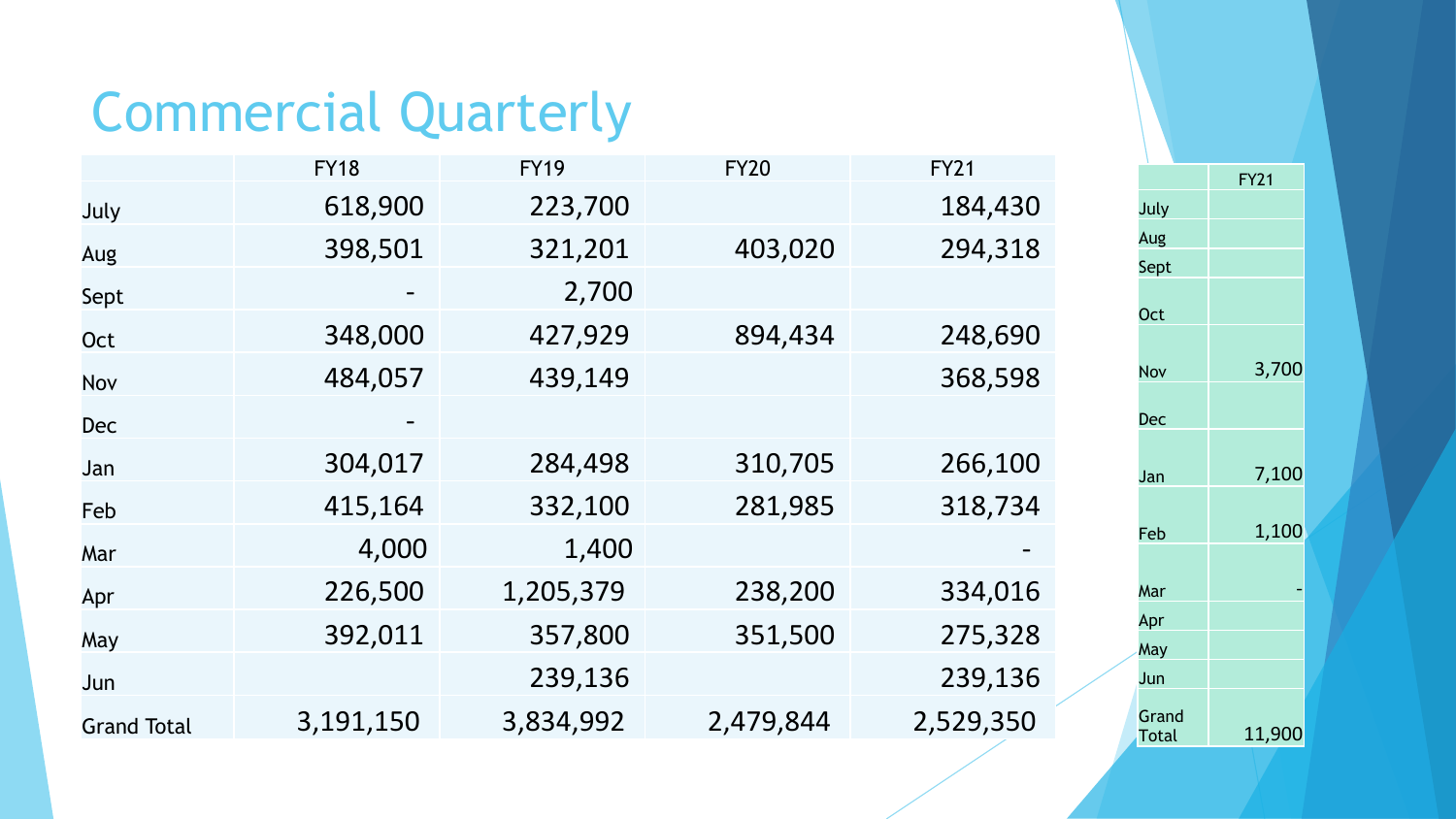# Residential Monthly

|                    | <b>FY18</b> | <b>FY19</b> | <b>FY20</b> | <b>FY21</b> |
|--------------------|-------------|-------------|-------------|-------------|
| July               | 744,324     | 793,155     | 798,058     | 695,617     |
| Aug                | 809,629     | 700,440     | 676,964     | 674,276     |
| Sept               | 628,012     | 713,034     | 765,744     | 720,882     |
| Oct                | 840,327     | 803,002     | 796,835     | 672,139     |
| Nov                | 664,659     | 562,215     | 667,339     |             |
| <b>Dec</b>         | 696,500     | 734,300     | 743,300     | 484,863     |
| Jan                | 752,951     | 748,800     | 665,500     | 463,000     |
| Feb                | 708,000     | 701,800     | 746,500     | 425,500     |
| Mar                | 750,000     | 750,100     | 724,900     | 483,500     |
| Apr                | 686,300     | 687,100     | 624,100     | 665,883     |
| May                | 735,700     | 702,700     | 665,300     | 701,233     |
| Jun                | 660,600     | 715,880     | 669,429     | 409,182     |
| <b>Grand Total</b> | 8,677,002   | 8,612,526   | 8,543,969   | 6,396,075   |

|                | <b>FY21</b> |  |
|----------------|-------------|--|
| July           |             |  |
| Aug            |             |  |
| Sept           |             |  |
| Oct            | 3,500       |  |
| Nov            |             |  |
| Dec            | 211,400     |  |
| Jan            | 210,400     |  |
| Feb            | 203,900     |  |
| Mar            | 216,300     |  |
| Apr            |             |  |
| May            |             |  |
| Jun            |             |  |
| Grand<br>Total | 845,500     |  |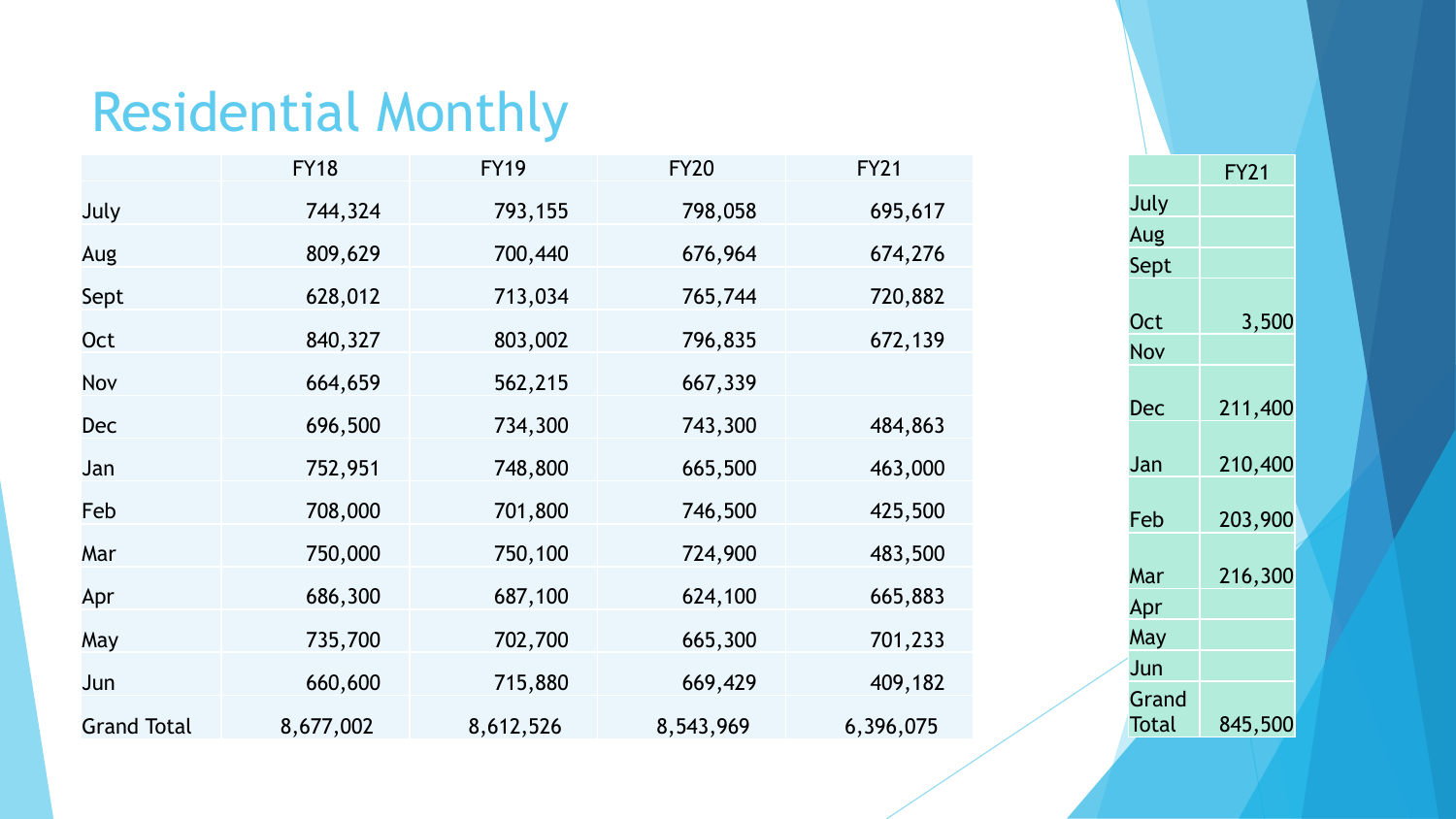### Residential Quarterly

|                    | <b>FY18</b> | <b>FY19</b> | <b>FY20</b> | <b>FY21</b> |
|--------------------|-------------|-------------|-------------|-------------|
| July               | 6,339,136   | 3,974,526   |             | 4,185,603   |
| Aug                | 2,369,767   | 2,378,965   | 2,233,286   | 2,540,999   |
| Sept               |             | 89,588      |             |             |
| Oct                | 4,787,996   | 5,198,954   | 7,153,845   | 5,360,273   |
| Nov                | 2,801,854   | 3,066,127   |             | 2,927,272   |
| <b>Dec</b>         |             |             |             |             |
| Jan                | 4,605,913   | 4,418,728   | 4,457,198   | 3,429,190   |
| Feb                | 2,363,738   | 2,230,042   | 2,204,015   | 2,427,703   |
| Mar                | 58,444      | 44,070      |             | 18,127      |
| Apr                | 4,425,261   | 4,296,800   | 4,212,294   | 2,586,871   |
| May                | 2,351,607   | 2,236,778   | 2,274,333   | 1,143,786   |
| Jun                |             | 4,102,294   |             | 2,051,147   |
| <b>Grand Total</b> | 30,103,716  | 32,036,872  | 22,534,971  | 26,670,971  |

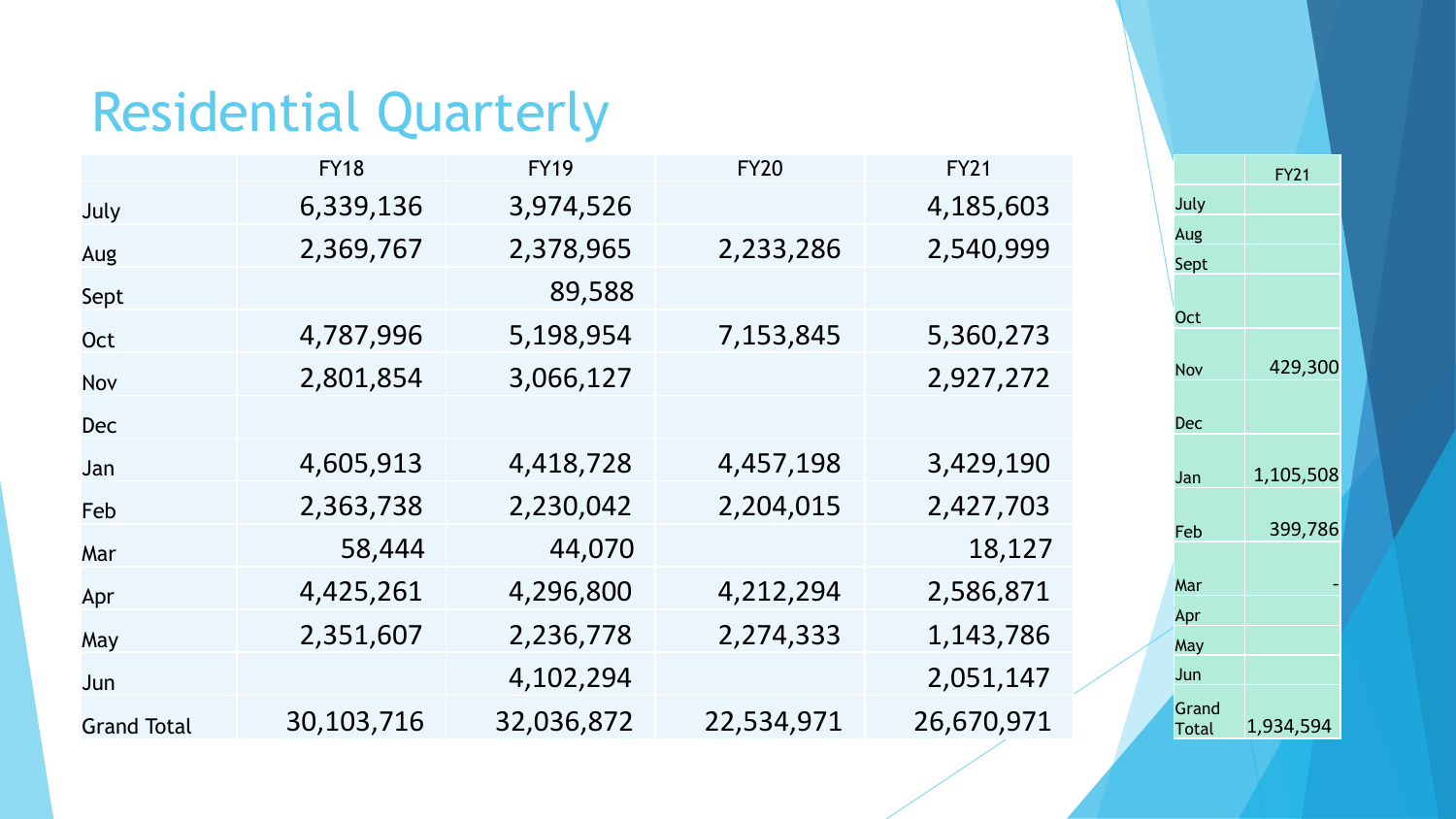# Special Revenue Accounts

#### Pool Beach Permits

| <b>Fiscal Yr</b> | <b>Revenues</b> | <b>Expenses</b>         | $+/-$       | <b>Y/E Balance</b> |
|------------------|-----------------|-------------------------|-------------|--------------------|
| <b>FY18</b>      | \$97,462        | \$92,273<br>$$182,500*$ | (5177, 311) | \$101,524          |
| <b>FY19</b>      | \$92,630        | \$138,217               | (545, 587)  | \$55,937           |
| <b>FY20</b>      | \$119,515       | \$130,620               | (511, 105)  | \$44,932           |
| $FY21*$          | \$99,500        | \$177,966               | (578, 466)  | (533, 534)         |

#### Airport

| <b>Fiscal Yr</b> | <b>Revenues</b> | <b>Expenses</b> | $+/-$       | <b>Y/E Balance</b> |
|------------------|-----------------|-----------------|-------------|--------------------|
| <b>FY18</b>      | \$399,288       | \$619,670       | (5210, 382) | (5558,070)         |
| <b>FY19</b>      | \$383,976       | \$484,118       | (5112, 142) | (5648, 212)        |
| <b>FY20</b>      | \$937,001       | \$695,163       | \$241,838   | (5406, 374)        |
| <b>FY21*</b>     | \$212,381       | \$319,477       | (5107,096)  | (5513, 470)        |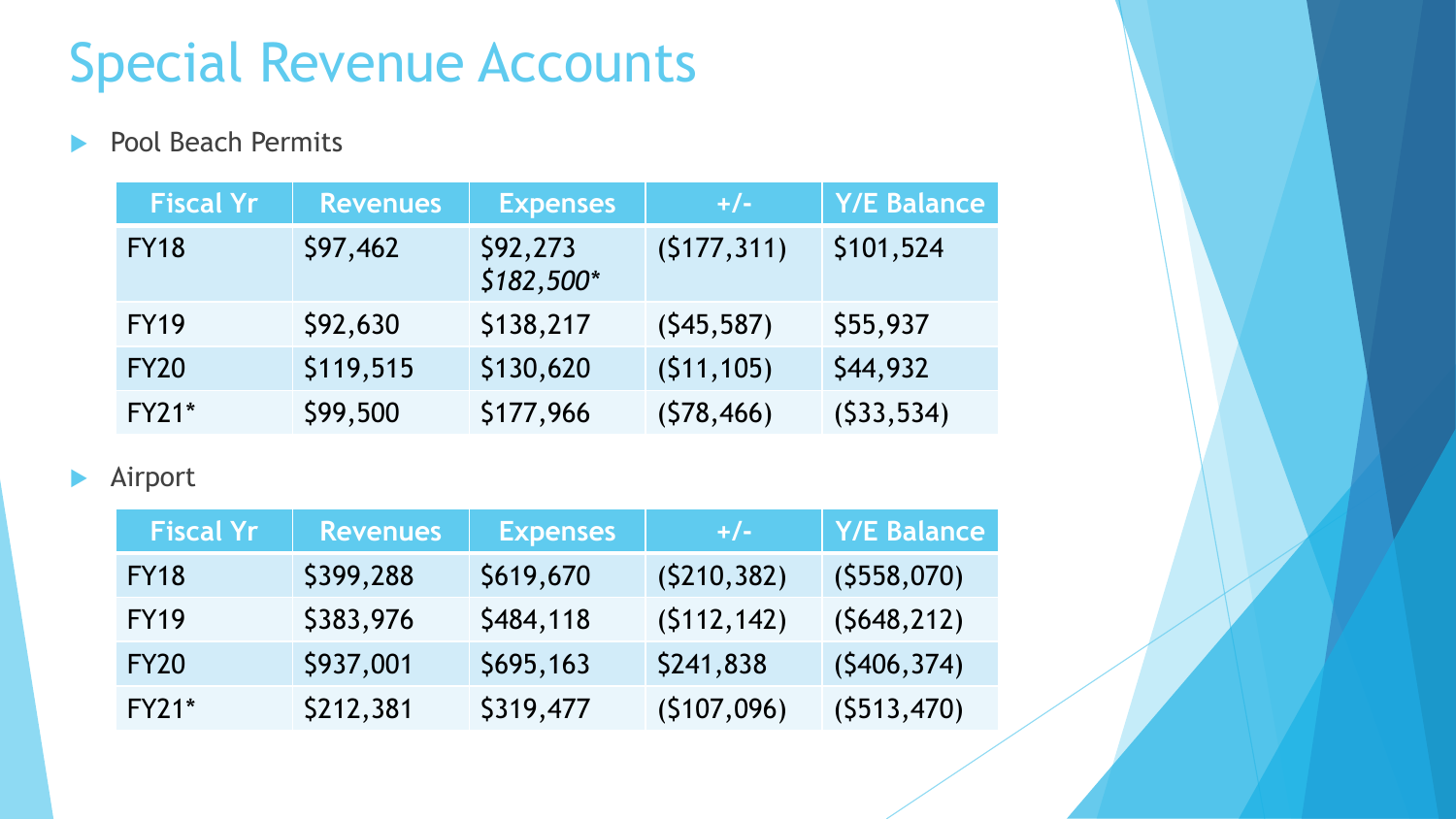# Mooring Fund #202

| $\blacktriangleright$ Expenses      | (5 57, 360) |
|-------------------------------------|-------------|
| $\blacktriangleright$ Revenue       | 541,000     |
| <b>Example 2</b> Prior Year Balance | \$124,686   |
| $\blacktriangleright$ FY22 EOY      | \$108,326   |

- 23.7% increase
- $\blacktriangleright$  Fund increase due to payroll
	- ▶ Ordinance states "\$9,000....shall be paid to the Harbormaster and each duly authorized assistant"
	- Payroll increased by \$9,000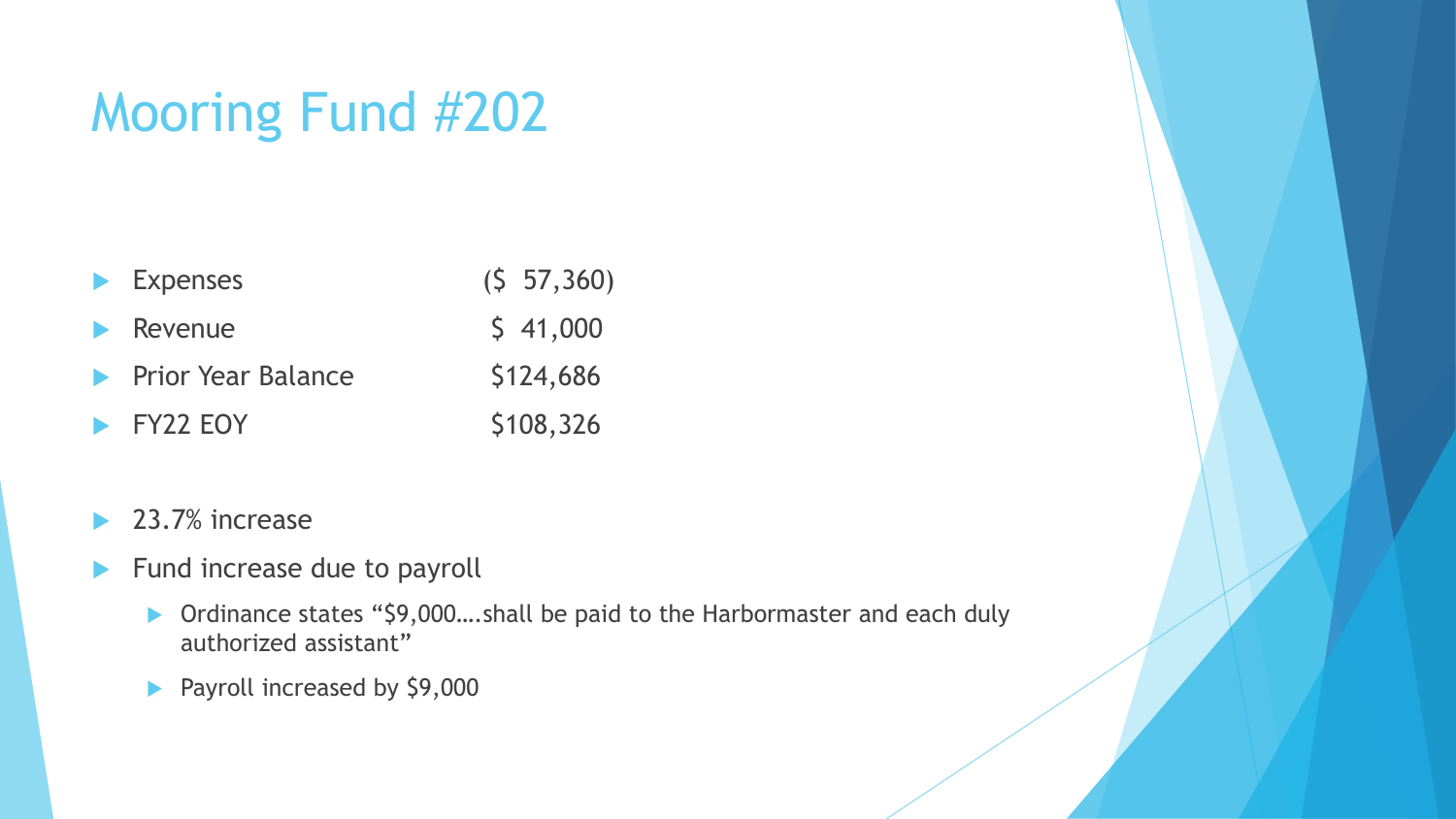### Recreation Program Fund #224

| $\blacktriangleright$ Expenses      | (5793, 229) |
|-------------------------------------|-------------|
| $\blacktriangleright$ Revenue       | \$802,847   |
| <b>Example 2</b> Prior Year Balance | \$287,476   |
| $\blacktriangleright$ FY22 EOY      | \$297,094   |
|                                     |             |

- $\blacktriangleright$  Down 6.8%
- **Primary change is due to reduction in program expenses**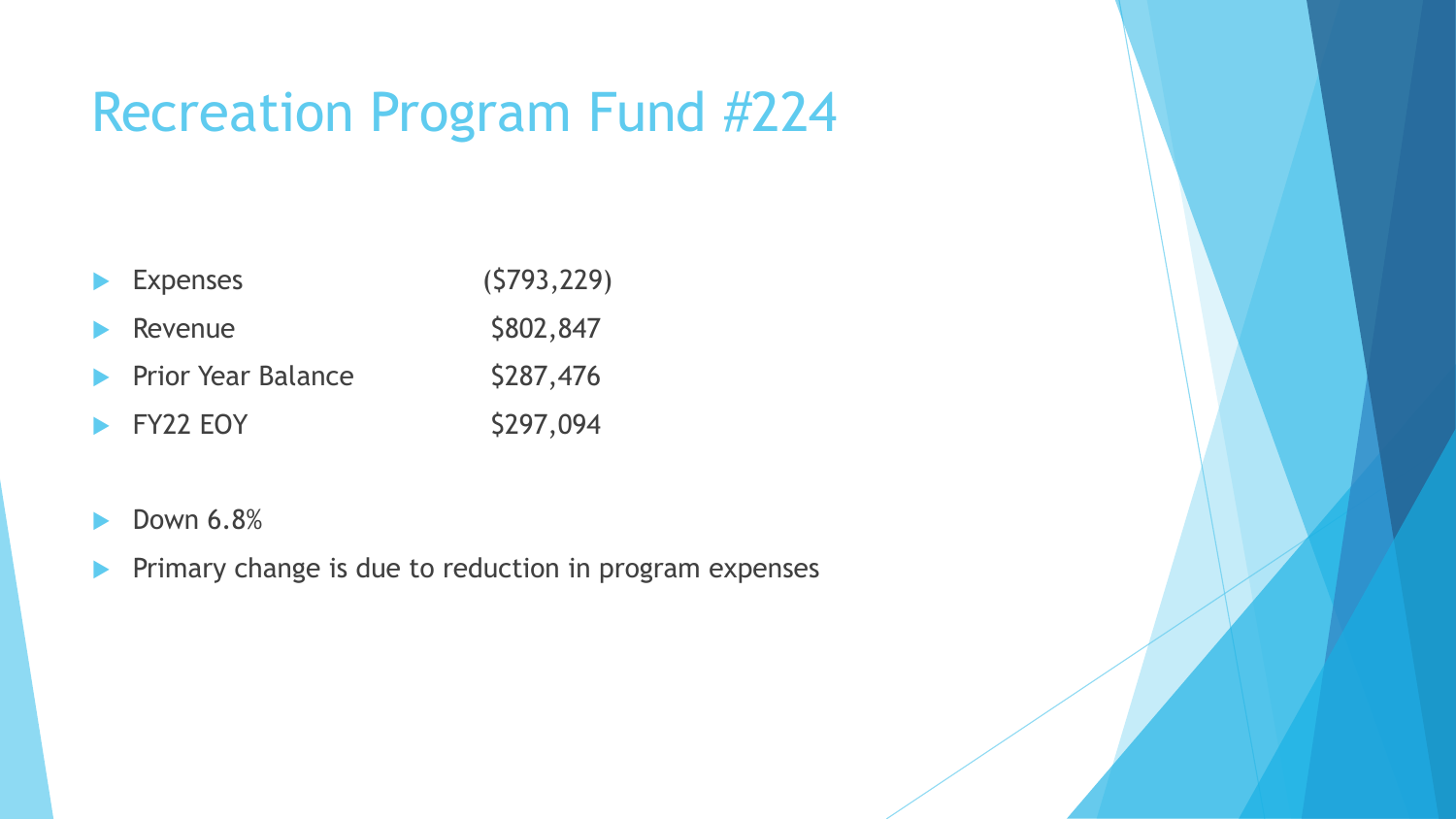# MDEA Fund #255

| $\blacktriangleright$ Expenses      | (5270, 767) |
|-------------------------------------|-------------|
| $\blacktriangleright$ Revenue       | \$266,431   |
| <b>Example 2 Prior Year Balance</b> | $5\,32,297$ |
| $\blacktriangleright$ FY22 EOY      | 527,943     |

- **Up 1.6%**
- Primary change is due to increase in salary, partially offset by decrease in OT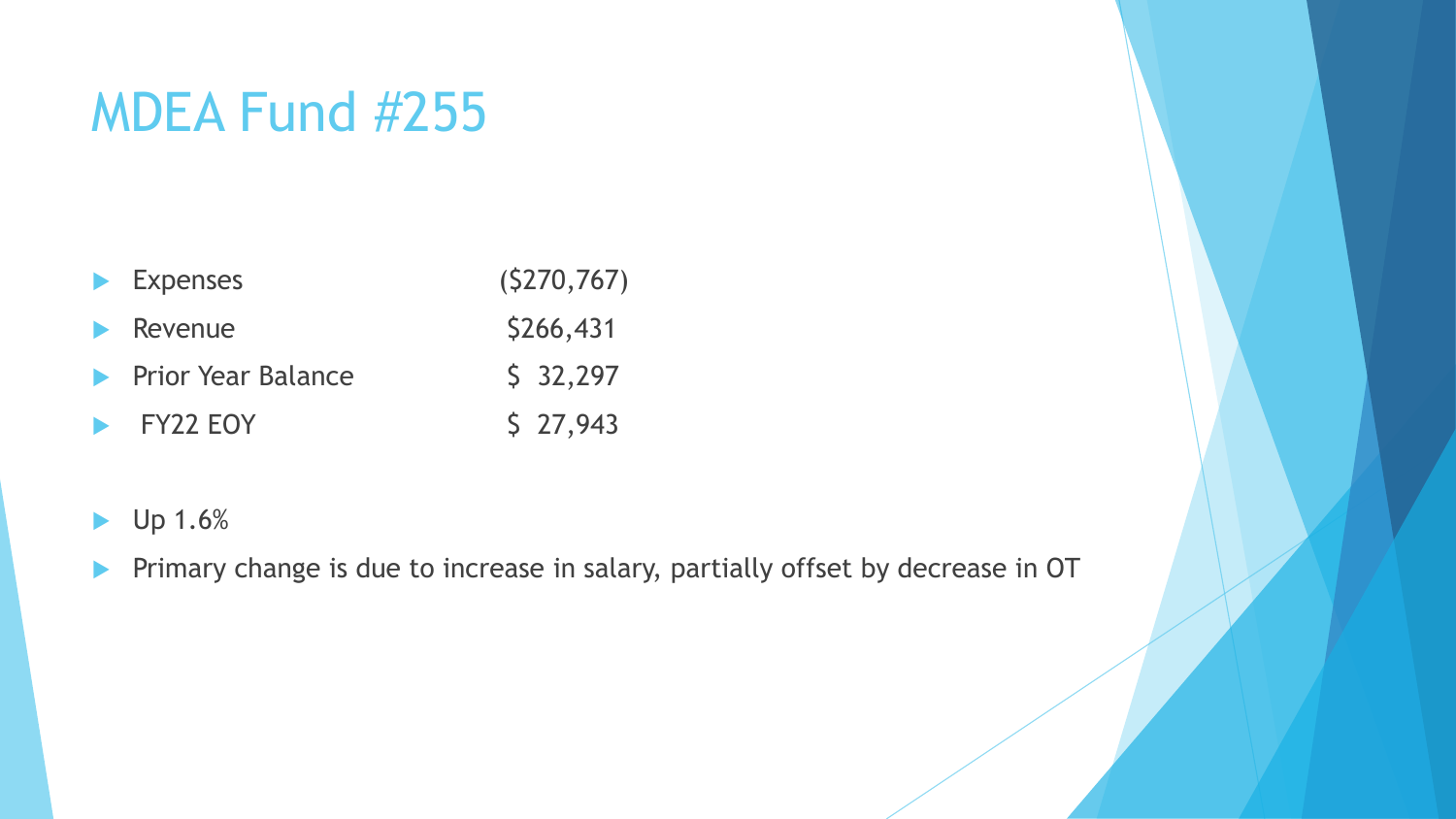# Parking Lot Business

- TIFC takes over July 1, 2021
- All operations and costs
- Notification process is starting now
- $\blacktriangleright$  Elimination of one full time employee; possible part time hours as well
- Revised budget forthcoming